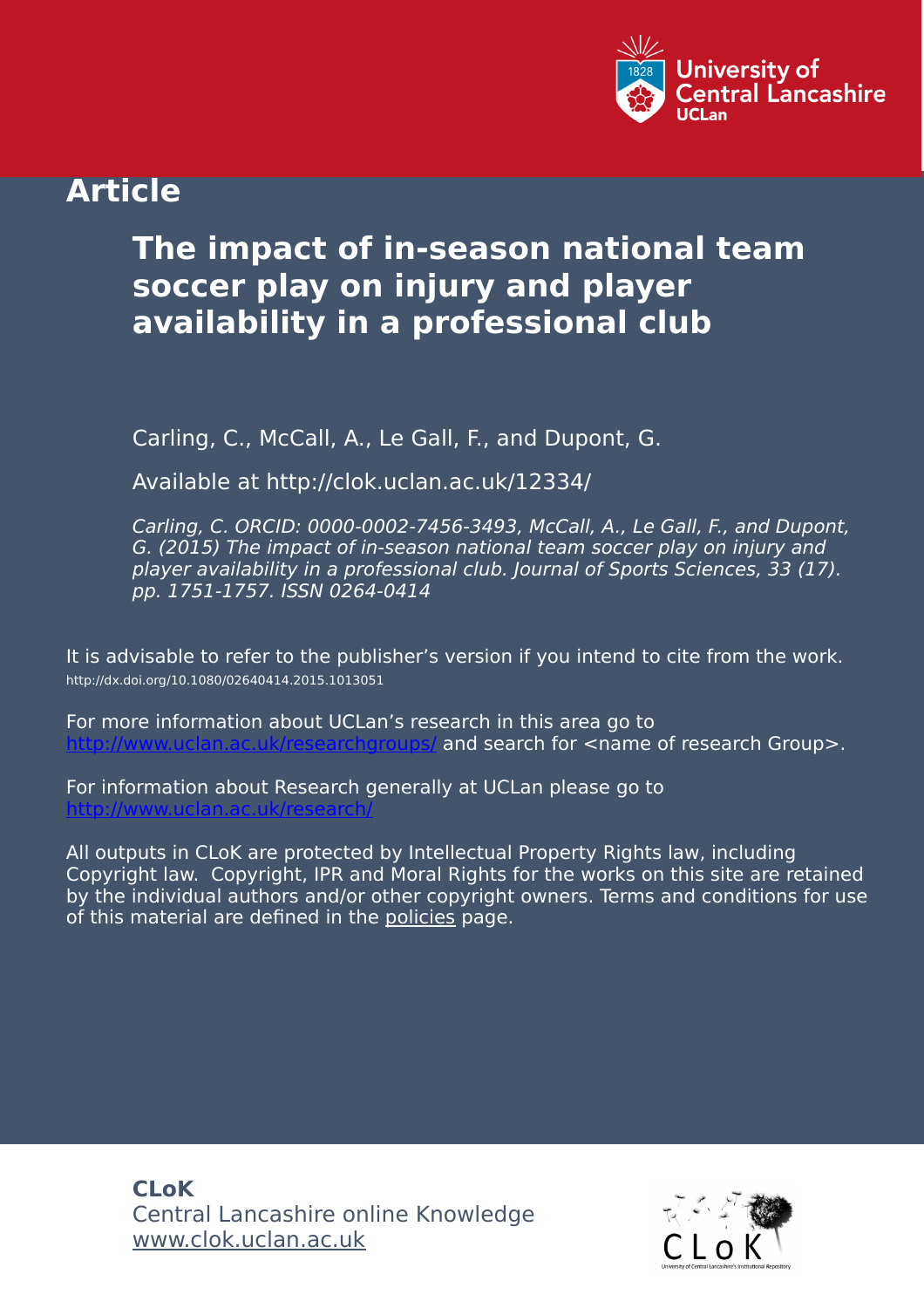| $\mathbf{1}$   | This is a pre-proof corrected manuscript, as accepted for publication, of an article published by                                      |
|----------------|----------------------------------------------------------------------------------------------------------------------------------------|
| $\overline{2}$ | Taylore & Francis in Journal of Sports Sciences on 9 <sup>th</sup> March 2015, available online:                                       |
| 3              | http://www.tandfonline.com/doi/abs/10.1080/02640414.2015.1013051?url_ver=Z39.88-                                                       |
| $\overline{4}$ | 2003𝔯_id=ori:rid:crossref.org𝔯_dat=cr_pub%3dpubmed#.Vbtks03bLcs                                                                        |
| 5              | PLEASE REFER TO THE PUBLISHED VERSION FOR CITING PURPOSES                                                                              |
| 6<br>7         |                                                                                                                                        |
| $8\,$          |                                                                                                                                        |
| 9              | Title: The impact of in-season national team soccer play on injury and player availability in a                                        |
| 10             | professional club                                                                                                                      |
| 11             |                                                                                                                                        |
| 12             | Authors: Christopher Carling <sup>1,2</sup> , Alan McCall <sup>2,3</sup> , Franck Le Gall <sup>2</sup> , Gregory Dupont <sup>2,3</sup> |
| 13             |                                                                                                                                        |
| 14             | <b>Institution:</b>                                                                                                                    |
| 15             | <sup>1</sup> Institute of Coaching and Performance, University of Central Lancashire, UK                                               |
| 16             | <sup>2</sup> LOSC Lille Métropole Football Club, Research and Development Department, Camphin-en-Pévèle,                               |
| 17             | France                                                                                                                                 |
| 18             | <sup>3</sup> Univ Lille Nord de France, 59000 Lille, France - UDSL, EA 4488                                                            |
| 19             |                                                                                                                                        |
| 20             | <b>Corresponding author:</b>                                                                                                           |
| 21             | <b>Christopher Carling</b>                                                                                                             |
| 22             | Correspondance: LOSC Lille Metropole Football Club, Domain de Luchin, Camphin-en-Pévèle, 59780,                                        |
| 23             | France.                                                                                                                                |
| 24             | Phone: 00.33.6.0392 1863                                                                                                               |
| 25             | Fax: 00.33.1.4891 0793                                                                                                                 |
| 26             | Email: christopher.carling@gmail.com                                                                                                   |
|                |                                                                                                                                        |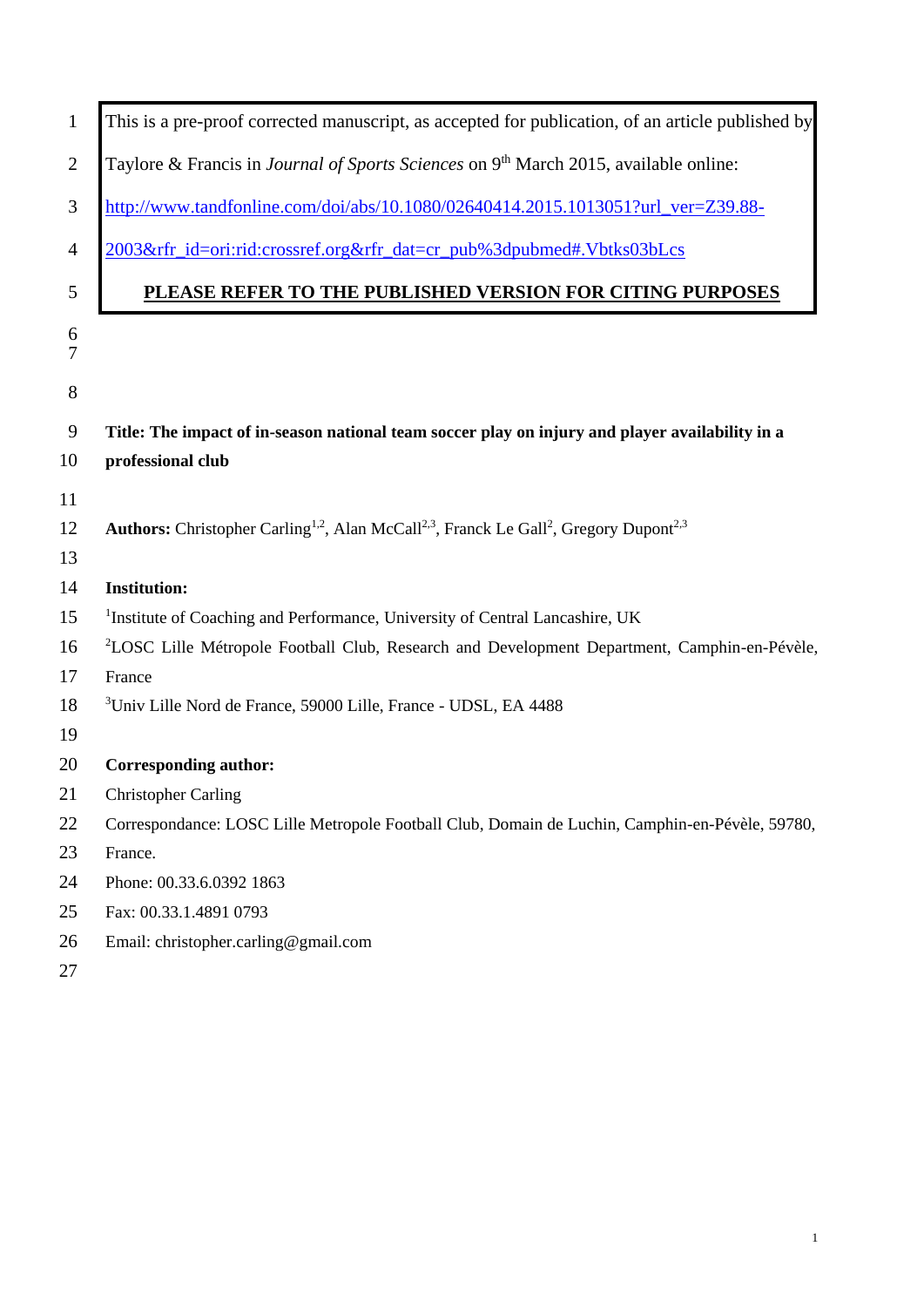**The impact of in-season national team soccer play on injury and player availability in a** 

- **professional club**
- 
- **Running head:** Injury in national team soccer
- 
- **Abstract**

 This study investigated the impact of in-season national team duty on injury rates and player availability in a professional soccer club. Time-loss injuries and exposure time during club and national team duties were recorded prospectively over 5-seasons (2009-2014). A time-loss injury was sustained by 37.7% of squad members participating in national duty; all injuries occurring in match-play. The incidence (per 1000hours exposure) for national team player match-play injuries did not differ (p=0.608) to that for all players in club competitions: 48.0 (95% CI 20.9-75.5) vs. 41.9 (95% CI 36.5-47.4), incidence rate ratio=1.2 (CI: 0.8-2.4). The majority (58%) of national team injuries resulted in a layoff ≤1 week. Of all working days lost to injury generally, 5.2% were lost through injury on national duty. Injury incidence in the week following national duty was comparable (p=0.818) in players participating or not: 7.8 (95% CI 3.6-12.0) vs. 7.1 (95% CI: 4.6-9.6), incidence rate ratio=1.1 (CI: 0.7-2.7). While approximately forty percent of participating players incurred a time-loss injury on national duty, no training injuries were sustained and injuries made up a negligible part of overall club working days lost to injury. Following duty, players had a similar injury risk to peers without national obligations. 

Key terms: injuries, performance, football, match congestion, fatigue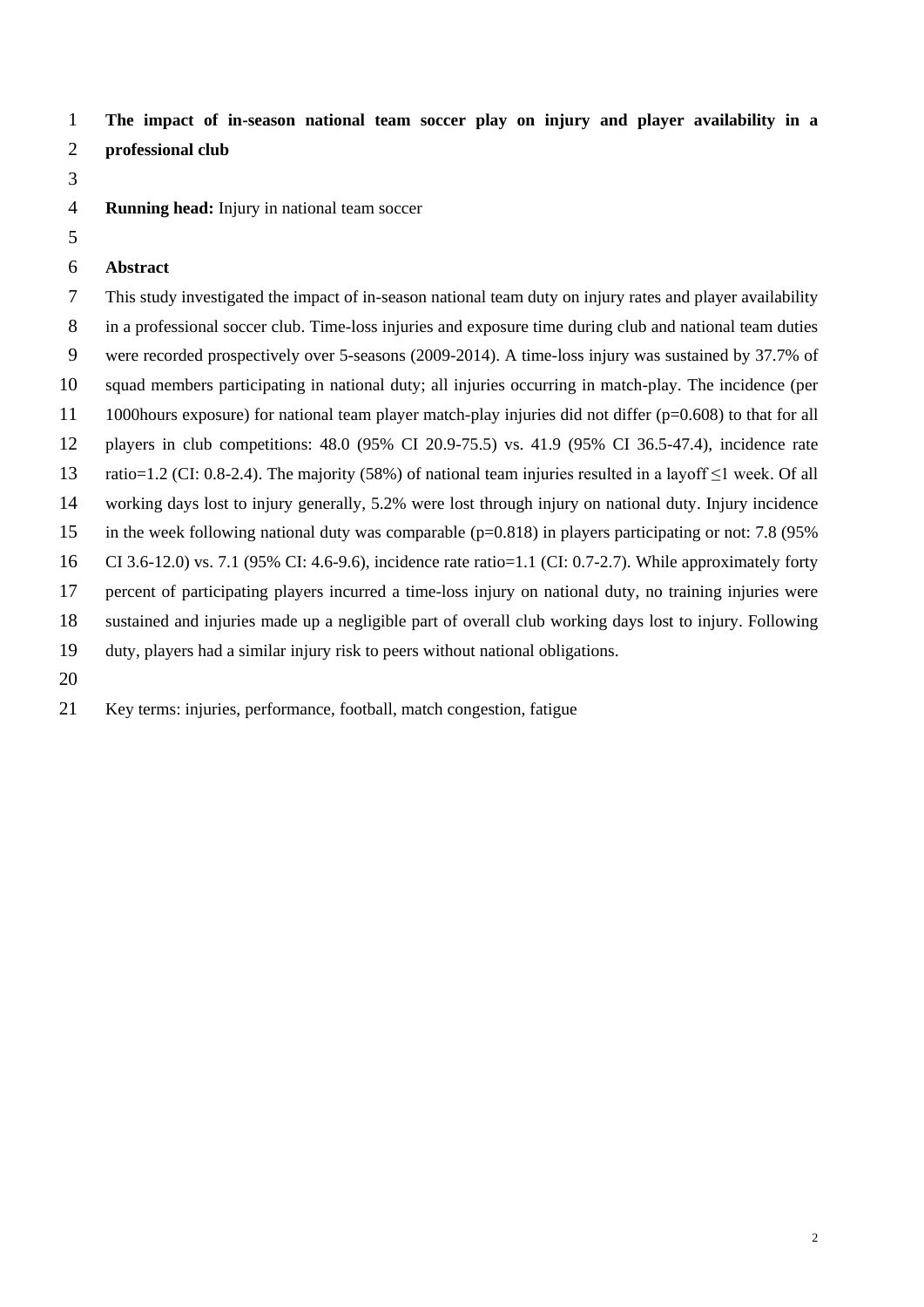#### **Introduction**

 Soccer injuries result from a complex interaction of multiple internal and external risk factors and player fatigue is perceived to be one of the most important factors related to injury risk in contemporary professional soccer (McCall et al, 2014). Indeed, clubs can play over 60 competitive matches per season with some players participating in up to 50 matches (Strudwick, 2012). In addition to their domestic League and Cup programmes and European competition, many professional players are regularly exposed to national team obligations both in-season (e.g., national team tournament qualification and friendly matches) and post-season (e.g., FIFA World Cup, UEFA European Championships). In a one-season study of injury in European professional soccer, a total of 148 (56%) out of 266 players were exposed to some form of national team play on at least one occasion (Waldén, Hägglund & Ekstrand, 2005). While injury rates in post-season national team soccer tournaments are generally higher in comparison to those reported at professional club standards (Dvorak, Junge, Derman & Schwellnus, 2011), little is known about injury rates and characteristics during in-season national team training sessions or qualification and friendly matches and their subsequent impact on player availability. Similarly, to our knowledge, no information is available on the proportion of players who actually sustain an injury while on in-season national duty (training and match-play), the characteristics of injuries incurred, or the subsequent effect of these injuries on availability for future training sessions and competition in their club.

 In-season national team matches are often closely preceded and followed by club matches. These intensive in-season competitive schedules frequently lead to periods of match congestion thereby requiring some players to play 2 matches per week consecutively over several weeks. Research in a Champions League team (Dupont et al., 2010) reported injury rates over 6-times higher when players participated in 2 club matches per week compared to only 1 match per week (25.6 vs. 4.1 per 1000 hours exposure). A study by Bengtsson and colleagues (2013) also demonstrated a strong association between muscle injury rates and the recovery time available between successive matches (according to the number of days) in 27 professional European clubs. In contrast, no significant difference was reported in the incidence of injury in match (27.2 vs. 33.8 per 1000 hours) or training sessions (4.1 v 6.2 per 1000 hours) in players exposed or not to national duty over the course of a competitive season despite the national team players having played significantly more matches (42 vs. 28) (Waldén et al, 2005). Up to now, no study has investigated the potential effect of competitive schedules prior to national team duties in which players eventually sustained an injury or national team participation on injury rates during club training sessions and match-play immediately following duty. This information could eventually aid medical and coaching practitioners in making informed judgements on player rotation and recovery strategies around national team duties.

 The aims of this study were to document injury rates during in-season national team duties and investigate the effects of duty on subsequent injury risk and player availability in a professional soccer club.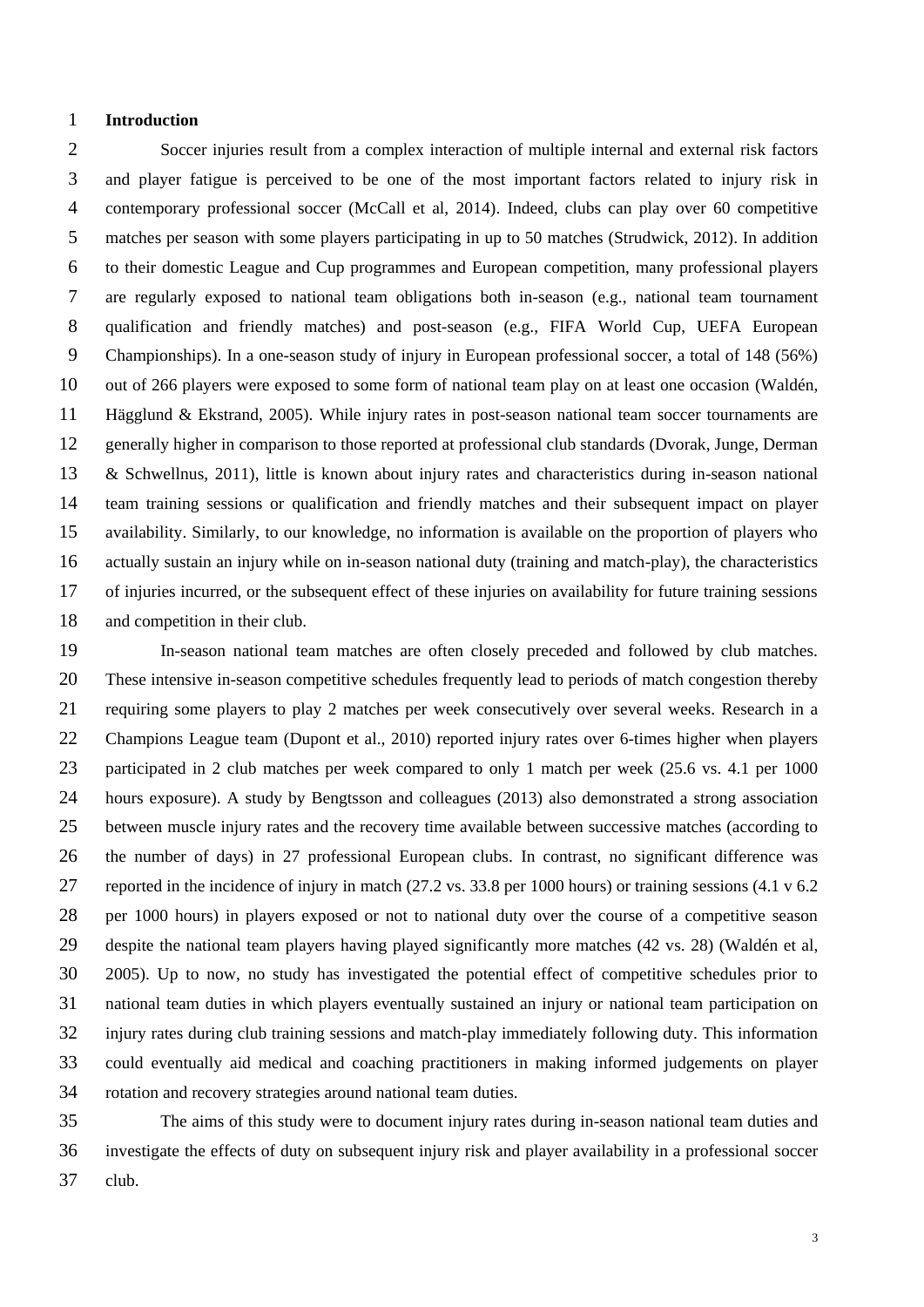#### **Methods**

 In this prospective observational study, injuries in male professional soccer players belonging to the first-team squad of a French Ligue 1 Club (highest competitive standard in France) sustained on both national team soccer duty and in club competitions were investigated. While all data arose as a condition of employment in which players were routinely monitored over the course of the competitive season (Winter & Maughan, 2009), approval for the study from the present club and ethics committee clearance from the 'Comité de Protection des Personnes Nord Ouest IV' (France) were obtained.

 Data were prospectively collected in a cumulated total of 130 players (59 individual players) who participated in one or more seasons over a five-season period (2009-10, 2010-11, 2011-12, 2012- 13 and 2013-14). A cumulated total of 58 players (44.6%) out of the 130 participated in national duties in one or more seasons over the five-season period. The cumulated total of 58 players included 30 individual players of which 17 (53.3%) belonged to European, 12 to African (43.3%) and 1 (3.3%) to South American national teams respectively. Altogether, 7 European, 6 African and 1 South American teams were individually represented.

 Individual exposure time to official club competitions (domestic league and cups, and European Competition), pre-season friendly matches and training sessions was recorded for each individual player belonging to the first-team squad by the club's sports scientist. Individual exposure time to in-season national team match-play (including tournament qualification and friendly matches) was also recorded for each player. Due to the non-presence of club medical and sports science staff, player exposure time to training on national duty was estimated. After consultation with the participating national team players, an average of 1.0 hours duration per training session was used to calculate training exposure time.

 Over the 5-season period, injuries sustained in club training and match-play were prospectively diagnosed and documented by the same sports physician. Injuries incurred during national duties were also diagnosed and documented on the player's return to the club. Essentially, diagnosis involved routine clinical assessment of players by the physician at the time of presentation. Where necessary, further examinations were ordered (e.g., sonography or magnetic resonance imaging) at the discretion of the physician to assist with diagnosis.

 The definitions of injury, injury severity and recurrent injuries were based on those recommended by International Soccer Injury Consensus Groups (Fuller et al., 2006; Hagglund, Walden, Bahr & Ekstrand, 2005). Injury: time-loss injury resulting from playing soccer and leading to a player being unable to fully participate in future training or match play independent of whether a training session actually took place on the day following injury or the player was selected to play in the next match. The incidence of injury was reported as the number of injuries per 1000 player-hours exposure to play. The severity of the injury (layoff time) was determined according to the number of days the player was absent from and unable to take full part in training or competition: minimal=1-3 days, mild=4-7 days, moderate=8-28 days and severe=>28days. All injuries were followed until the final day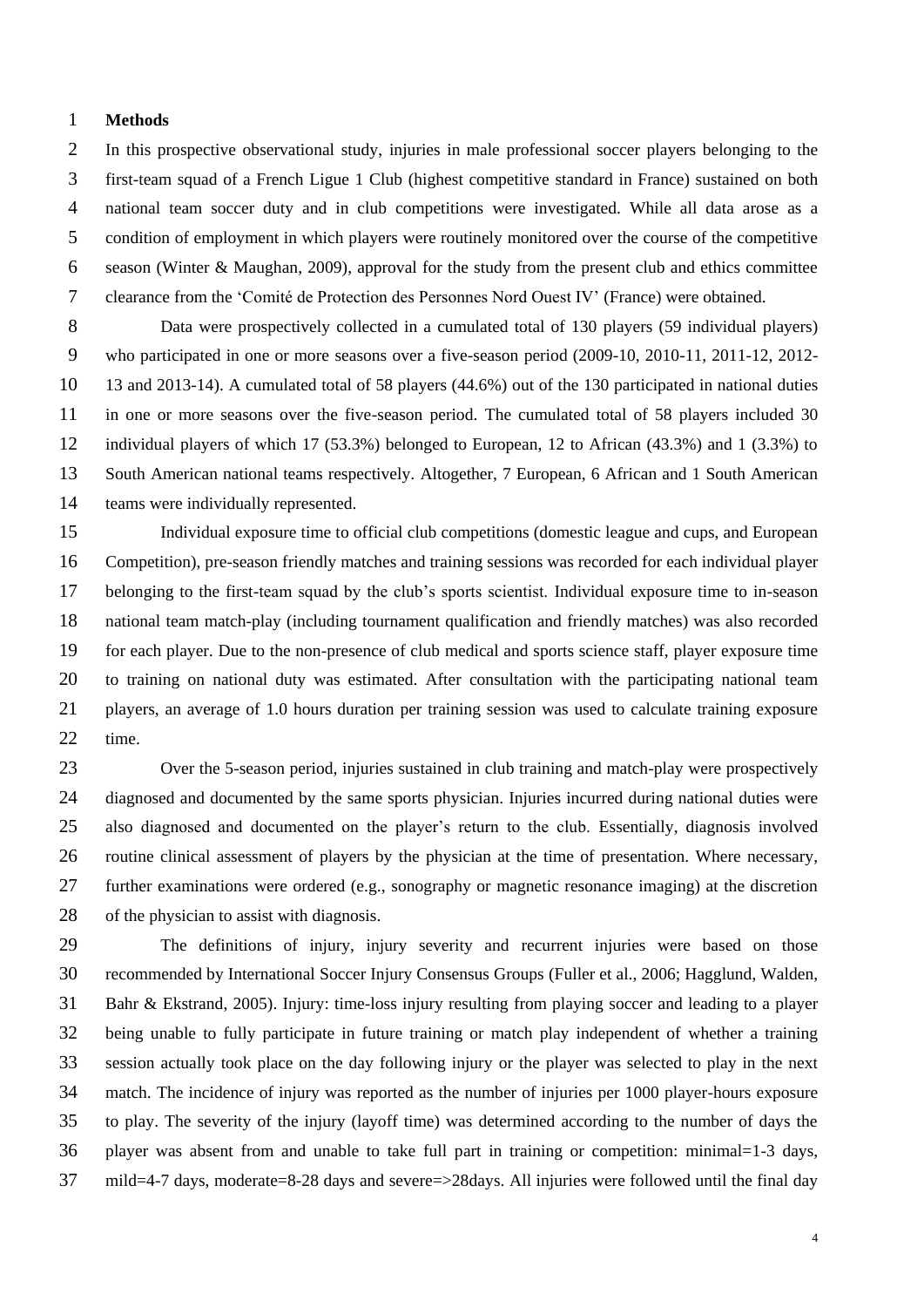of rehabilitation. The player was considered injured until the club physician permitted full participation in collective training and availability for match selection. A recurrent injury (reinjury) was described as an injury of the same type and at the same site as an index injury and that occurred within 2 months after a player's return to full participation from the index injury. The cause of injuries was obtained using post-match visualisation of the match video when available or alternatively via direct questioning by the club physician of the player on the latter's return to the club.

 All statistical analyses were conducted using SPSS for Windows Version 14.0 (SPSS Inc., Chicago, IL, USA). Standard statistical procedures were used to calculate frequencies, means, proportions (%), standard deviations and ranges. Injury incidences (presented as injuries per 1000hours play) and incidence rate ratios are both presented with 95% confidence intervals using respective formulae presented in Dvorak et al (2011) and Knowles, Marshall & Guskiewicz, (2006). After normality of the data was tested, an unpaired t-test was used to compare injury incidences observed in 13 national teams and at club level. A p-value <0.05 was considered statistically significant. The G\*Power 3 (Faul, Erdfelder, Lang et al. 2007) software was used to determine statistical power (1-β>0.80 was considered large).

## **Results**

 Players participated either fully or partly in a total of 206 national team matches over the 5-year period. This resulted in a total participation time of 250.1 match hours of which 182.1 hours were spent in tournament qualifying matches and 68.0 hours in friendly matches.

 Of the 30 individual squad members participating in national duty at some time over the 5- season period, 11 individual players (37.7%) sustained an injury resulting in time loss from play. Altogether, 372 time-loss injuries (231 in match-play & 141 in training) were reported over the 5- seasons with a total of 12 injuries sustained in national team match-play accounting for 3.2% of all injuries sustained. No time-loss injuries were sustained in national team training sessions (estimated exposure time: 679 hours). Of the 12 injuries, 3 were reported in friendly matches and 9 in qualifying matches, 8 (66.7%) were diagnosed as muscle strains and 3 (25.0%) as sprains respectively, 8 (66.7%) were sustained to the players dominant side, 10 (83.3%) were as a result of non-contact trauma and 2 were considered reoccurrences (16.7%) (Table 1). The upper leg was the most common injury location (5 or 41.7% of which 3 affected the hamstrings and 2 the quadriceps muscles). In the week prior to the 12 injury occurrences on national team duty, the injured and non-injured national team players had both 32 played an identical mean number (and standard deviation) of  $0.9\pm0.6$  matches. The incidence of injuries incurred in national team training was 0.0 per 1000hours play while at

 club level this was 3.0 (CI 2.8-3.3). The incidences of match injury occurring in national team soccer compared to that in all players in club match-play were 48.0 (CI 20.9-75.5) and 41.9 (CI: 36.5-47.4) respectively: incidence rate ratio of 1.2 (CI: 0.8-2.4). The t-test reported no significant difference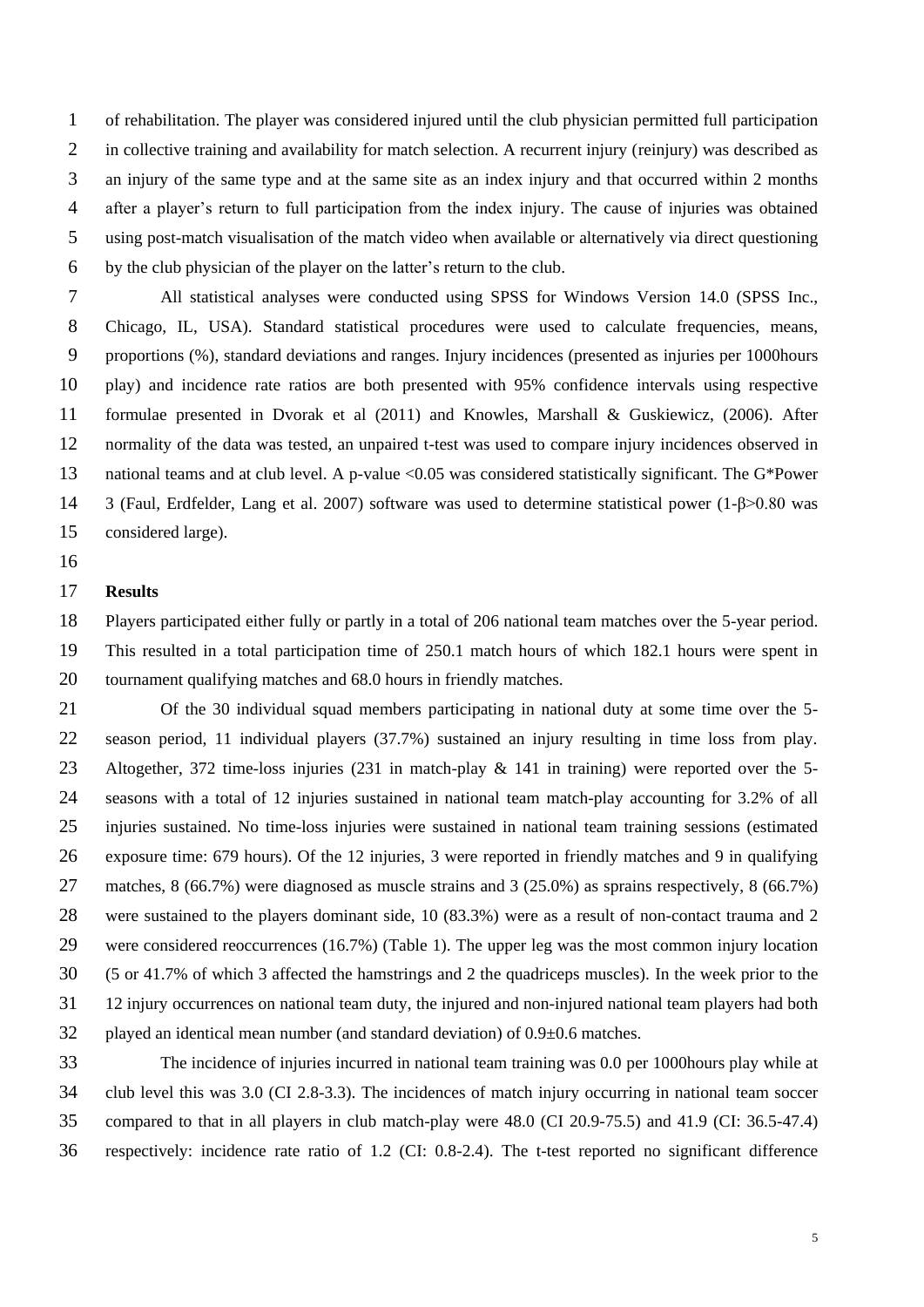between these incidences (p=0.608) while statistical power (1-β) was 0.10. The respective incidences of 2 injury in tournament qualifying and friendly matches were 49.4 (CI 32.9-65.9) and 44.2 (CI 18.7-69.6).

 A total of 288 days layoff time due to injuries sustained in national team match-play was observed. The mean length of the injuries occurring in national team and club match-play respectively was 24.0±46.2 days (range 2-169 days, 16.7% were classed as minimal, 41.7% as mild, 33.3% as 6 moderate and 8.3% as severe) and  $8.9\pm15.0$  days (range 1-94 days, 46.6% were classed as minimal, 24.7% as mild, 22.4% as moderate and 6.4% as severe). Of the 12 injuries, 10 (83.3%) forced the player to miss the following club match. Of the total of 2856 training sessions, 4290 training hours, 638 matches and 3494 working days (training and matches combined) missed through injury generally, 182 10 sessions  $(6.4\%)$ , 281 hours  $(6.6\%)$ , 36 matches  $(5.6\%)$  and 182  $(5.2\%)$  working days respectively were missed directly through injuries sustained on national team duty. When the 182 club training sessions and 281 training hours missed through injury sustained on national duty were coupled with the 1075 training sessions and 1634 hours of club training missed while away on duty, this led to player absence from a total of 4.2% of all club training sessions and 4.3% of training hours.

 In the week immediately following national team duty, players participated in 70.1% of their club's matches (115 out of 164 matches). Players completed at least 75-minutes in 67.0% (77 out of 115 matches) and 90-minutes play in 55.7% (64 out of 115 matches) of matches respectively. Of the 29.9% of matches (49/164) in which players did not compete, 14.3% (7 out of 49) were directly missed through an injury sustained on national team duty. Altogether, 13 injuries (incidence per 1000hours play=7.8, CI 3.6-12.0) were sustained in match-play and training combined in the week directly following national duty compared to an incidence of 7.1 (CI: 4.6-9.6) in the players who were not selected for their national team: incidence rate ratio of 1.1 (CI: 0.7-2.7). The t-test reported no significant difference between these incidences (p=0.818) while statistical power (1-β) was 0.08. Of the 13 injuries sustained, 5 (38.5%) were diagnosed as muscle strains, 3 (23.1%) as contusions and 2 (15.4%) as tendinopathies while 61.5% were due to non-contact trauma. The mean layoff time per 26 injury incurred directly after national duty equalled  $13.9\pm 25.4$  days (range 1-94 days) with the majority (76.9%) resulting in a layoff of one week or less. These injuries subsequently forced players to miss a total of 136 training sessions (206 hours), 34 matches and 163 working days.

## **Discussion**

 In epidemiological studies conducted at the highest standards of soccer, it is important to account for the impact of exposure to national team duty and injuries subsequently incurred (Waldén et al., 2005). The aim of the present study was to analyse the impact of national team duty on injury and player availability in players belonging to a professional soccer club over a 5-season period. Main findings were that approximately 40% of players participating in national team match-play sustained an injury accounting for ~3% of all the club's injuries reported over the 5-seasons while no injuries were reported during national team training sessions. While the incidence of match-play injury was ~13% higher in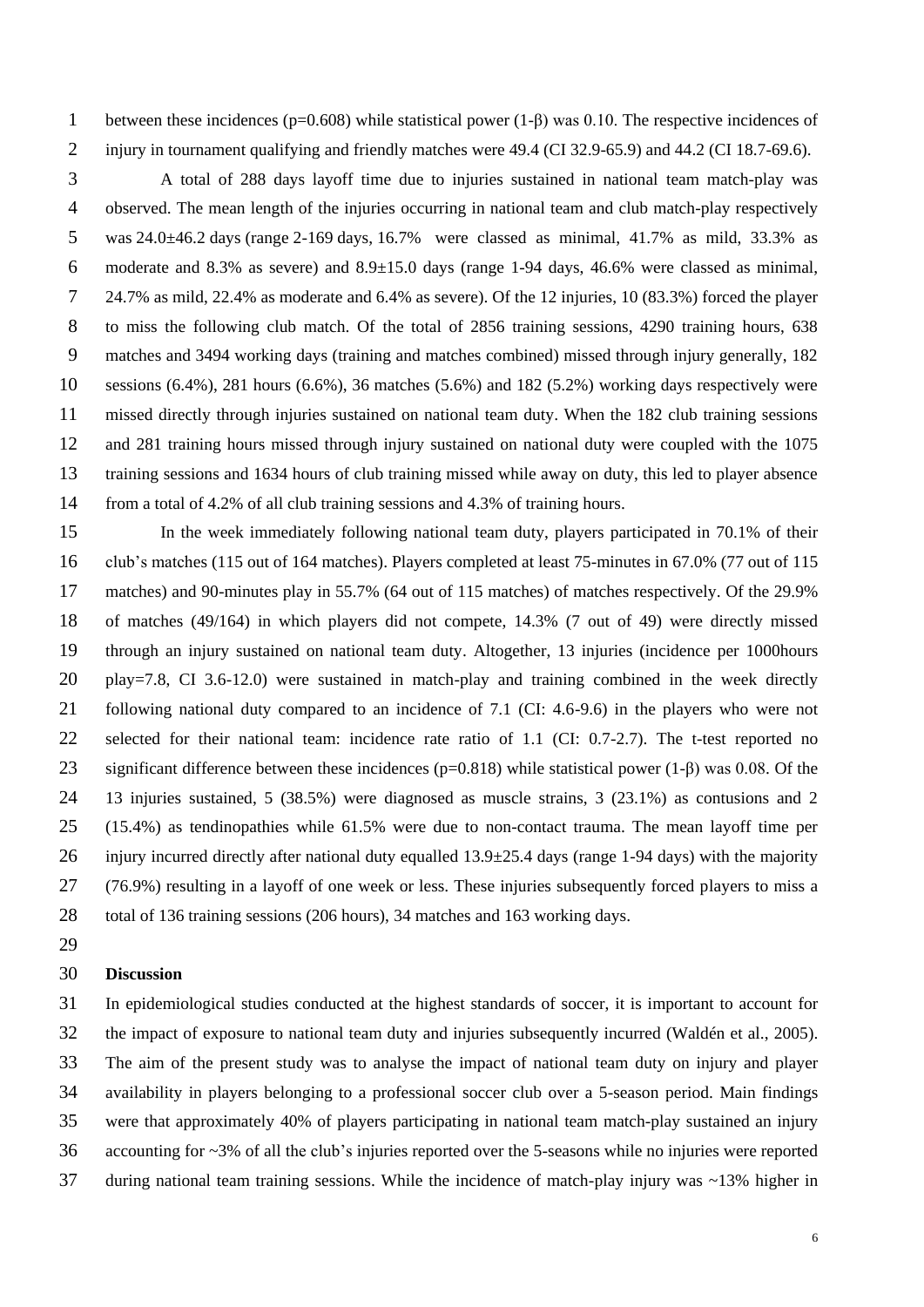national versus club competitions, incidence rate ratios with corresponding confidence intervals and inferential statistical testing indicated no significant difference between rates. The majority of injuries sustained in national team matches resulted in absence from soccer for one week and or less. Of the total number of club working days (training and matches combined) missed through injury generally,  $5 \sim 5\%$  were directly missed through injuries incurred in national team competition. The injury incidences in play over the week immediately following national team participation did not differ between players who had or had not participated in national team duty.

8 In the present study, ~3% of all injuries in the club's players sustained over 5-seasons occurred in national team circumstances, a figure similar to the 4% reported in 11 top European soccer clubs (Waldén et al., 2005). Altogether, ~38% of players sustained an injury during exposure to national duty which compares to 29% in a population of 65 players monitored prior to and during the 2002 World Cup (Ekstrand, Waldén & Hägglund, 2004). Positively, no injuries were reported during national team training sessions in contrast to an incidence of 3.0 per 1000 hours (CI 2.5-3.5) in club training. It must be acknowledged though that some slight injuries (0 days layoff) could have occurred in training and might not have been reported. An explanation already put forward elsewhere for this positive finding for training injury might be differences in the type and/or intensity of training sessions performed on national team duty. As the preparation time available for national friendly and qualification matches is habitually short, then it might be speculated that sessions were less intensive, more recovery-based and tactical in nature (Hägglund, Waldén & Ekstrand, 2009; Waldén, Hägglund & Ekstrand, 2007). In future studies, detailed logging and comparison of training activities and workloads in both club and national contexts would be useful to confirm or refute this suggestion.

 Results showed that the incidence of injury occurring in national team soccer match-play did not differ statistically compared to that observed during club competitions (48.2 versus 41.9 injuries per 1000 hours, p=0.608). However, this difference represents a non-negligible 13% difference and could nevertheless be interpreted as partly confirming the trend for general higher risk of injury in national team tournament match-play in comparison to professional club soccer (Dvorak et al., 2011; Ekstrand, Hägglund & Waldén, 2011). Whilst to our knowledge no comparative data exist on injury rates specific to in-season national team qualification and friendly matches as presented here, the present incidence is within the range previously reported for post-season national team tournaments over the last decade or so: 2002 FIFA World Cup=50.7 (Junge, Dvorak & Graf-Baumann, 2004), 2006 FIFA World Cup=45.9 (Dvorak, Jungen , Grimmn & Kirkendall, 2007), FIFA 2010 World Cup=40.1 (Dvorak et al., 2011), FIFA 2009 Confederations Cup=60.1 (Theron, Schwellnus, Derman & Dvorak, 2013), EURO 2004=36.0 (Waldén et al., 2007), and EURO 2008=41.6 (Hägglund et al., 2009). Additional larger- scale research in other professional clubs to quantify and compare injury rates during in-season national team duty and identify the extent of the risk internationally is warranted.

 The high injury rates observed above for post-season national team tournaments have been linked to pressure and associated mental stress (Hägglund et al., 2009), as well as accumulated fatigue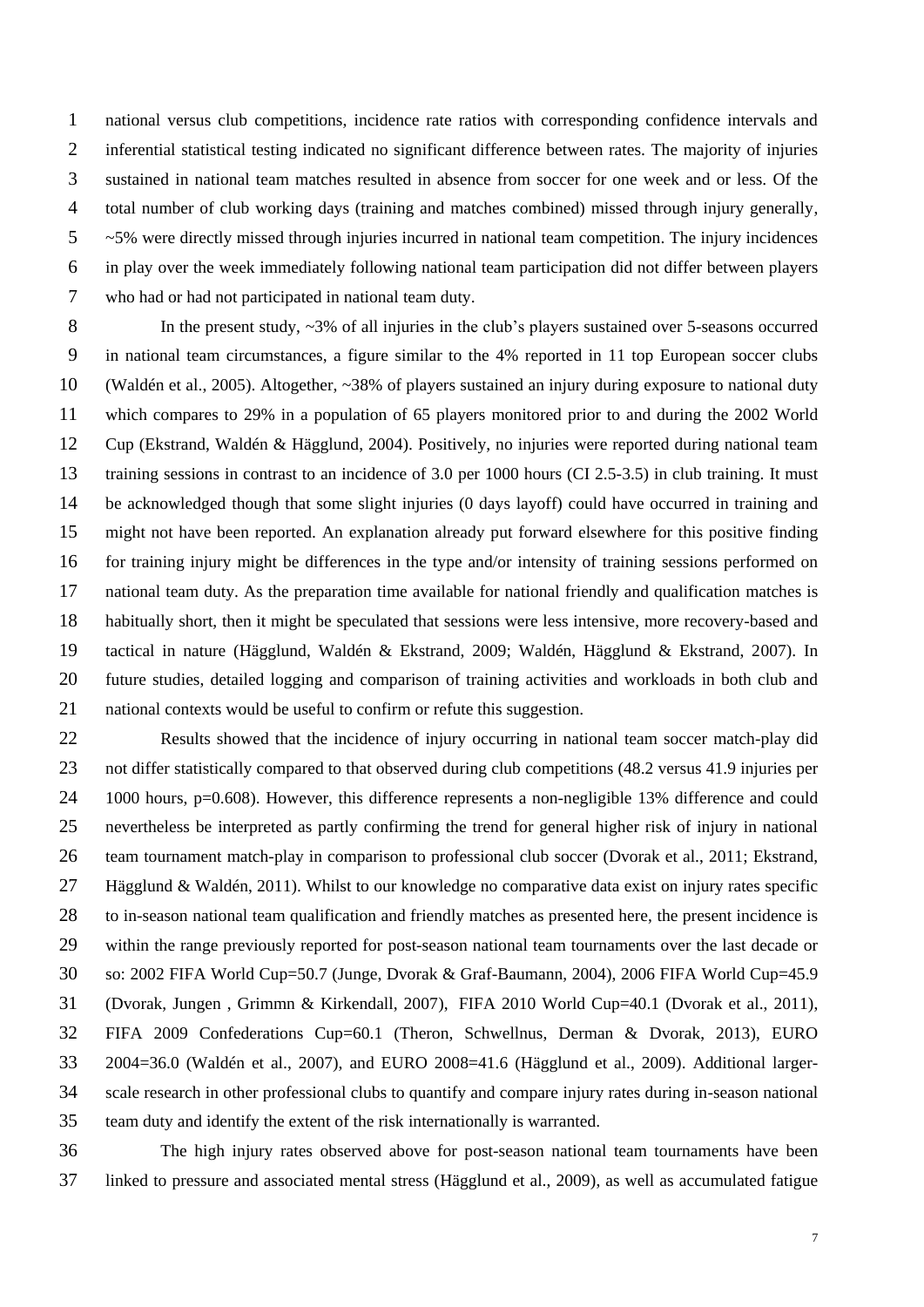and the density of matches played prior to the competition (Ekstrand et al., 2004). Match congestion at club level (2 versus 1 game per week) has also been associated with a six-fold increased risk of injury (Dupont et al., 2010). However, analyses of the 7-day period prior to the in-season national team matches in which the 12 injuries were incurred showed that both the national team players who subsequently sustained an injury and those who did not, had, on average, played a single game. Thus, it would seem that exposure time to club match-play prior to national team duty was not linked to the injuries sustained in players participating in national team play.

 We also investigated how involvement with national teams affected injury in participating players over the following week back in their club environment in comparison to peers not selected for duty. Similar rates of injury were reported (incidence per 1000 hours play: 7.8 vs. 7.1, p=0.818) suggesting that involvement in national teams had no effect on subsequent injury risk at club level. A reasonable explanation for this finding might be management of player participation in the following club game which tended to take place 3-4 days afterwards. Approximately 70% of the national team players participated in the club's next match but only about half of these completed the full 90-minutes of match-play. Out of the club's national team players habitually considered by the coaching staff as 'first-team starters', ~82% participated in the club's next match following national duty but only 54% completed 90-minutes. Combined, these results imply that the present club coaching staff took into account prior national duties when selecting and especially substituting players potentially with the aim of reducing the recognised higher injury risk linked to match congestion (Bengtsson et al., 2013; Dupont et al., 2010) and towards the latter end of play (Ekstrand et al., 2011; Hawkins et al, 2001). Future work using interviews with coaching staff to determine their criteria for selection or not of players who had recent involvement at national team level is warranted.

 The impact of an injury on a club can be considered in relation to its severity and the number of potential competitive matches missed (Hawkins et al., 2001). Here, the impact of injuries sustained during national duty in relation to all injuries sustained during club obligations on the frequency of 26 training sessions (~6%) and hours (~7%), matches (~6%) and working days (~5%) subsequently missed can be considered minimal. In contrast, an average of 3.0 matches was subsequently missed per national team injury with ~83% of the injuries leading to absence in at least one club match. In national team versus club competition, ~42% of injuries were classed as moderate/severe (≥8 days) compared to ~29%. This suggests that when an injury occurred in national team competition, its severity and subsequent effect on player availability was potentially greater. However, player absence and injury severity must be interpreted with in the context of the low number of injury cases occurring during national duty along with the presence of an important injury outlier. Indeed, when the outlier (169 days layoff time for a tendon injury) is removed from the analysis, the mean length of the injuries occurring in national team versus club match-play was relatively similar: 10.8 vs. 8.9 days.

 Finally, of the 12 injuries reported in national team competition, ~80% were sustained in a non-37 contact situation and two-thirds ( $\approx$  67%) were muscle strains versus  $\approx$  50% and  $\approx$  40% in club match-play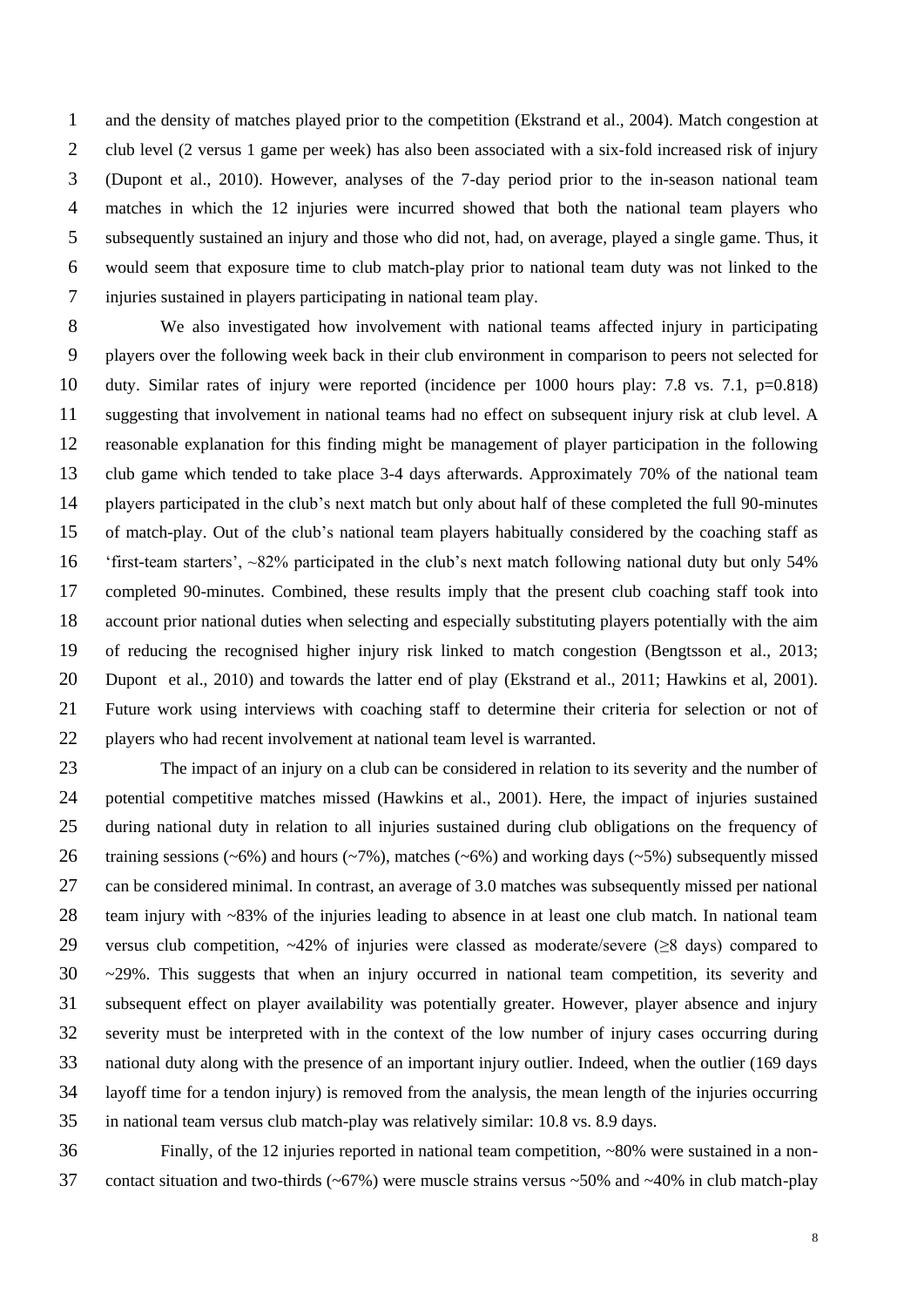respectively. It is difficult to formulate solid explanations for these discrepancies in injury patterns 2 mainly again due to the small number of reported injuries and again additional research is necessary to verify this trend.

 In light of the present findings, we feel that future research into the potential 'knock-on' effects of participation in tournaments such as the World Cup and Continental Championships on injury risk in professional soccer players over the course of the following season is warranted. Previous research has shown that forty-one per cent of injuries sustained in the European Championships 2006 to 2008 resulted in absence after the tournament, with an average of nearly four weeks subsequently spent in rehabilitation (Hägglund et al., 2009). Research to examine whether players who participate in a large number of in-season qualification and friendly matches followed by a post-season tournament are consequently subjected to greater injury risk in the following season is warranted. We also suggest that analysis of the potential effects of travel (e.g, duration and distance, time zones) especially in players travelling to different continents on subsequent injury risk during exposure to national team play and on return to their clubs would be pertinent. Finally, a multifactorial model of sports injury etiology (Bahr & Homes, 2003) would help to explore the potential interrelationships between internal risk factors and their contribution to injury rates and patterns in national team players.

 A limitation acknowledged at the outset of this study was that only one soccer club was investigated and the patterns observed are a reflection of this particular cohort. Sample size influences the power to detect real and significant effects and similar investigations involving a larger sample of professional clubs internationally to increase statistical power are necessary to verify the present findings. Indeed, power for statistical comparisons reported here was ≤0.10. Despite prospective data 22 collection from over 200 national team matches played over a 5-season period, only 12 injury cases were reported in 11 individual players which is insufficient to detect moderate to strong associations (20-50 injury cases) and small to moderate associations (~200 injured subjects) (Bahr & Holme, 2003). However, despite these limitations, this study has merit in that it is the first to investigate the impact of in-season national team duty on injury and player availability at professional soccer club level. In addition, the strength of this investigation was its five-season span and prospective nature and methodology the latter respecting internationally recommended injury recording systems (Fuller et al., 2006; Hagglund et al., 2005) thereby allowing these results to be compared with future research findings.

## **Conclusion**

 In conclusion, this study showed that while in the region of 40% of participating players sustained an injury on national team duty, no injuries were sustained in national team training sessions. National team match-play injury rates did not differ statistically compared to that in players in club competitions making up a negligible part of all injuries incurred in the club over a 5-season period. Following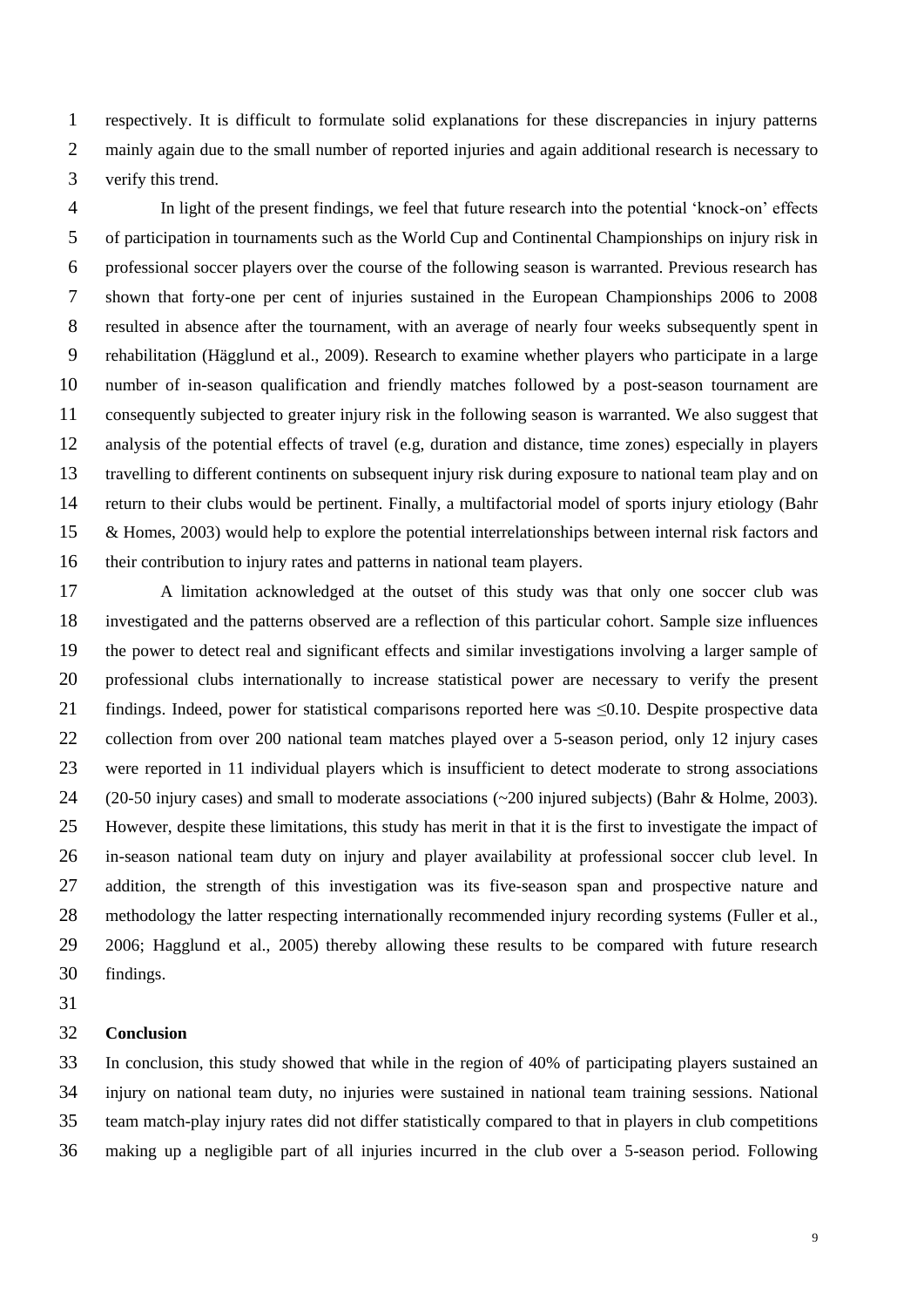- national duty, injury incidence in participating players was not greater than in peers who had no
- national obligations.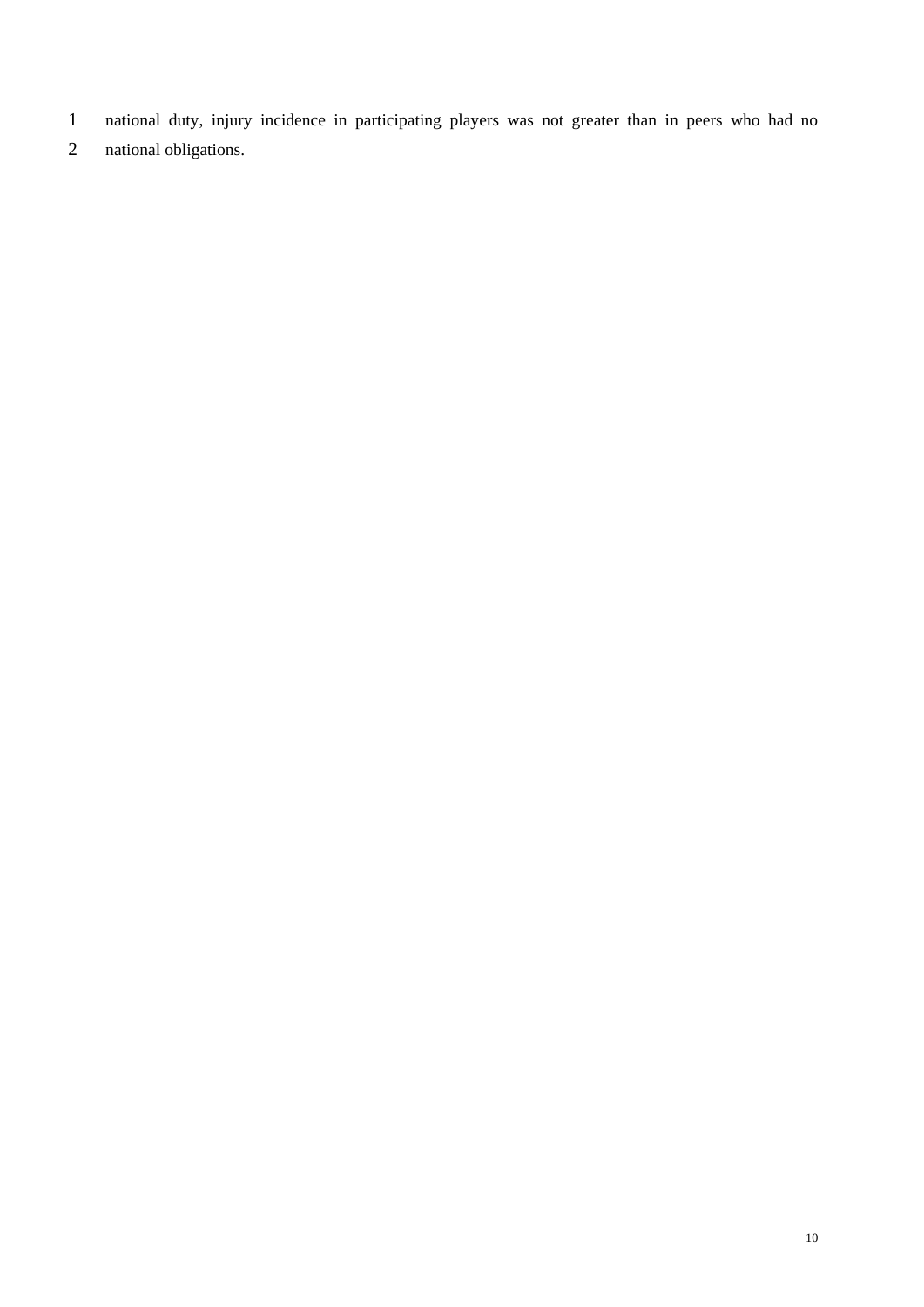#### **References**

- Bahr, R., & Holme, I. (2003). Risk factors for sports injuries-a methodological approach. British
- Journal of Sports Medicine, 37, 384-392.
- Bengtsson, H., Ekstrand, J., & Hagglund, M. (2013). Muscle injury rates in professional soccer
- increases with fixture congestion: an 11-year follow-up of the UEFA Champions League injury study.
- *British Journal of Sports Medicine, 47,* 743-747.
- Dupont, G., Nedelec, M., McCall, A., McCormack, D., Berthoin, S., & Wisløff, U. (2010). Effect of 2
- soccer matches in a week on physical performance and injury rate. *American Journal of Sports*
- *Medicine, 38,* 1752-1758.
- Dvorak, J., Junge, A., Derman, W., & Schwellnus, M. (2011). Injuries and illnesses of soccer players
- during the 2010 FIFA World Cup. *British Journal of Sports Medicine, 45*, 626-630.

Dvorak, J., Jungen A., Grimmn K., & Kirkendall, D. *(*2007). Medical report from the 2006 FIFA World

- Cup Germany. *British Journal of Sports Medicine, 41,* 57-81.
- 1. Ekstrand, J., Waldén, M., & Hägglund, M. (2004). A congested soccer calendar and the wellbeing of
- players: Correlation between match exposure of European soccerers before the World Cup 2002 and
- their injuries and performances during that World Cup. *British Journal of Sports Medicine, 38,* 493-
- 497.
- Ekstrand, J., Hägglund, M., & Waldén, M. (2011). Injury incidence and injury patterns in professional
- soccer: the UEFA injury study. *British Journal of Sports Medicine, 45,* 553-558.
- Faul, F., Erdfelder, E., Lang, A., & Buchner, A. (2007). G\*Power 3: a flexible statistical power analysis
- program for the social, behavioral, and biomedical sciences. *Behavioral Research Methods, 39,* 175- 191.
- Fuller, C.W., Ekstrand, J, Junge, A., Andersen, T.E., Bahr, R., Dvorak, J., Hägglund, M., McCrory, P.,
- & Meeuwisse, W.H. (2006). Consensus statement on injury definitions and data collection procedures in studies of soccer (soccer) injuries. *Clinical Journal of Sports Medicine,*16, 97-106.
- Hagglund, M., Walden, M., Bahr, R., & Ekstrand, J. (2005). Methods for epidemiological study of
- injuries to professional soccer players: developing the UEFA model. *British Journal of Sports*
- *Medicine, 39,* 340-346.
- Hägglund, M., Waldén, M., & Ekstrand, J. (2009). UEFA injury study-an injury audit of European
- Championships 2006 to 2008. *British Journal of Sports Medicine, 43,* 483-489.
- Hawkins, R.D., Hulse, M.A., Wilkinson, C., Hodson, A., Andersen, T., & Bahr, R. *(*2001). The
- association soccer medical research programme: an audit of injuries in professional soccer. *British*
- *Journal of Sports Medicine, 35,* 43-47.
- Junge, A., Dvorak, J., & Graf-Baumann T. Soccer injuries during the World Cup 2002. (2004).
- *American Journal of Sports Medicine, 32(1 Suppl),* 23S–7S.
- 1. Knowles, S.B, Marshall, S.W., & Guskiewicz, K.M. (2006). Issues in estimating risks and rates in
- sports injury research. *Journal of Athletic Training, 41,* 207-215.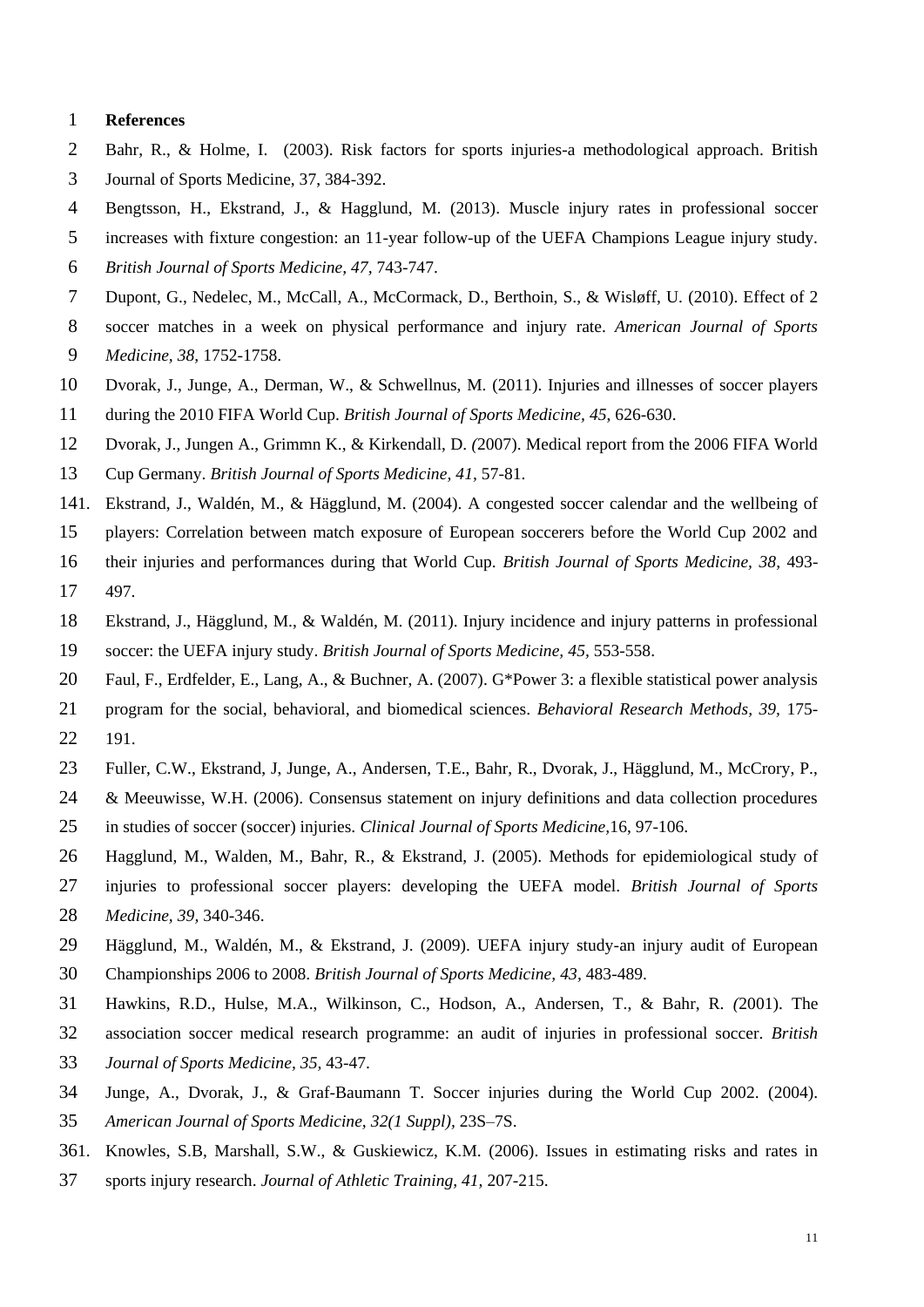- 2. McCall, A., Carling, C., Nedelec, M., Davison M., Le Gall, F., Berthoin, S., & Dupont, G. (2014) Risk
- factors, testing and preventative strategies for non-contact injuries in professional football: current
- perceptions and practices of 44 teams from various premier leagues. British Journal of Sports Medicine,
- 48, 1352-1357.
- Strudwick, T. (2012). Contemporary issues in the physical preparation of elite players. In: M. Williams
- ed. Science & Soccer III. London. Routledge, 335-356.
- Theron, N., Schwellnus, M., Derman, W., & Dvorak, J. (2013). Illness and injuries in elite soccer
- players--a prospective cohort study during the FIFA Confederations Cup 2009. *Clinical Journal of*
- *Sports Medicine, 23,* 379-383.
- Waldén, M., Hägglund, M., & Ekstrand, J. (2005). UEFA Champions League study: a prospective study
- of injuries in professional soccer during the 2001-2002 season. *British Journal of Sports Medicine, 39,*
- 542-546.
- Waldén, M., Hägglund, M., & Ekstrand, J. (2007). Soccer injuries during European Championships
- 2004-2005. *Knee Surgery, Sports Traumatology, Arthroscopy, 15,* 1155-1156.
- Winter, E.M., & Maughan, R.J. (2009). Requirements for ethics approvals*. Journal of Sports Sciences,*
- *27,* 985.
-